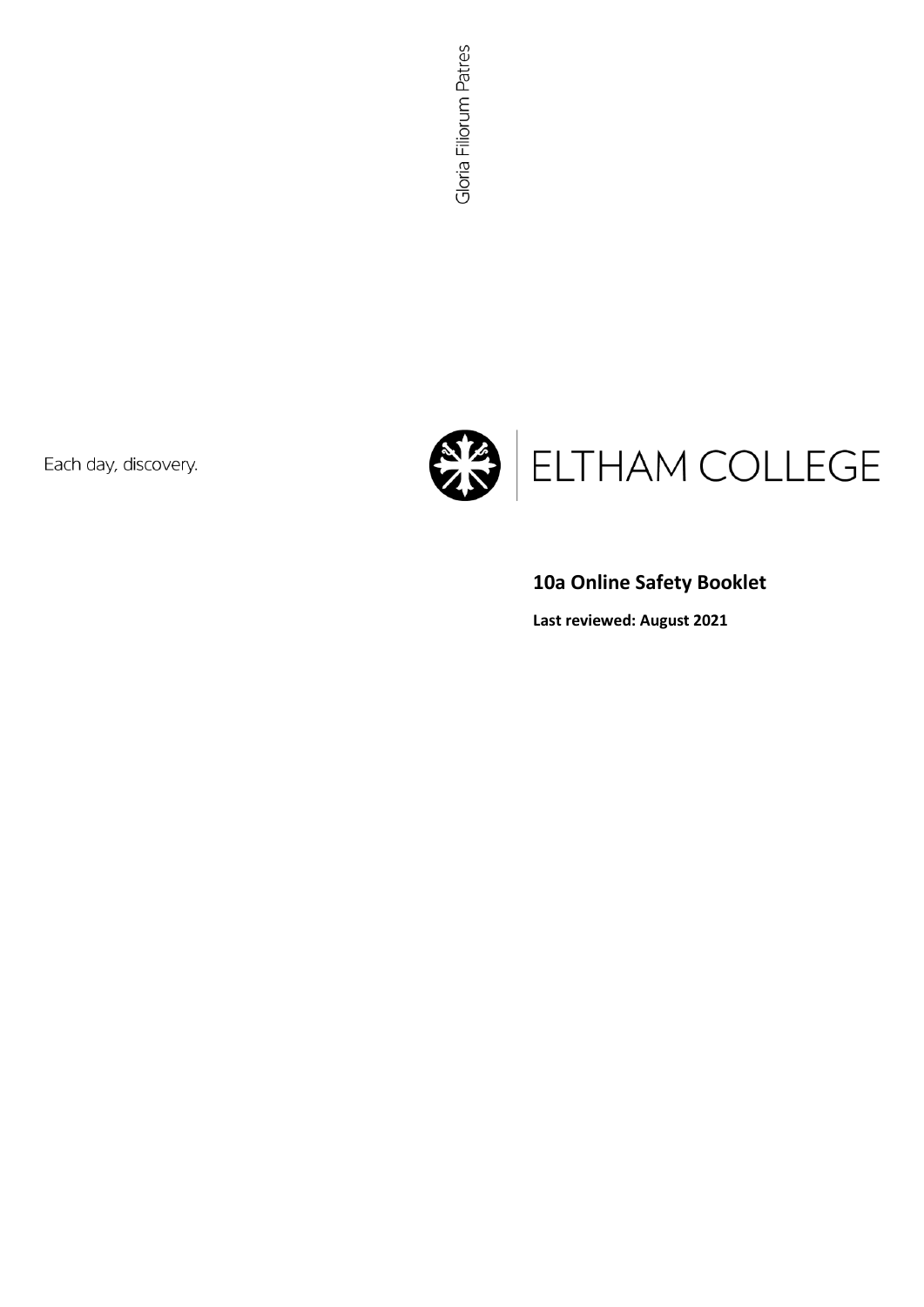

### **Introduction**

The internet and cyberspace are great ways to connect with people and with the world. They are technologies to enjoy and explore, and are going to play an ever-increasing part in our lives.

However, as we all know, this will involve risks and dangers: we all need to be aware of these and need to acquire and develop the knowledge and skills to reduce and avoid them. We have produced this document as a reminder to us all of some basic online wisdom.

These suggestions are based on advice provided by respected sources in the field. We hope you find them helpful. If you have any comments or anything you think we should add, please let us know.

Remember what goes on in the 'virtual' world does not operate under a different set of rules to the 'real' world. It is still all about sensible and thoughtful behaviour and respect for yourself and others.

#### **Advice for the Safe Use of Mobile Phones**

- Be careful to whom you give your mobile phone number and never post it on websites;
- Never return a call or text message to a number you do not know;
- Never reply to texts saying you have won prizes. These are usually based around the premium rate numbers and may cost you a small fortune;
- If you are using text chat, make sure your username does not give away your real name;
- If you receive abusive text messages, keep them. You do not have to read them. When the time comes to take action, these messages can be used as evidence;
- If you receive abusive text or chat messages, ask for help from your Form Tutor, Head of Section, the School Nurse, a parent or any trusted adult. You can also contact your mobile phone provider;
- Remember, by forwarding a text, e-mail, photo, video, etc. you may be making a problem worse. You could be unwittingly involving yourself in bullying. You may even be breaking the law.

#### **Advice for the Safe Use of the Internet**

- Always make up usernames which are not linked to your real name;
- Never agree to meet anyone you have met online unless you are sure they are who they say they are and you have discussed it with your parents;
- Remember that many people in chatrooms and on social networks are not who they say they are;
- CEOP is a law enforcement agency that exists to keep children and young people safe from sexual abuse and online grooming. You can report online abuse or grooming to CEOP Child Protection Advisors if you do not wish to talk to a teacher or an adult that you trust. Make a CEOP report here: <https://www.ceop.police.uk/ceop-reporting/>
- If you are live streaming, it is important to remember that live videos can be recorded and shared without your permission. Don't get caught up in the moment and get involved in dares, or be tempted by online gifts in exchange for doing something on camera. It can be difficult to spot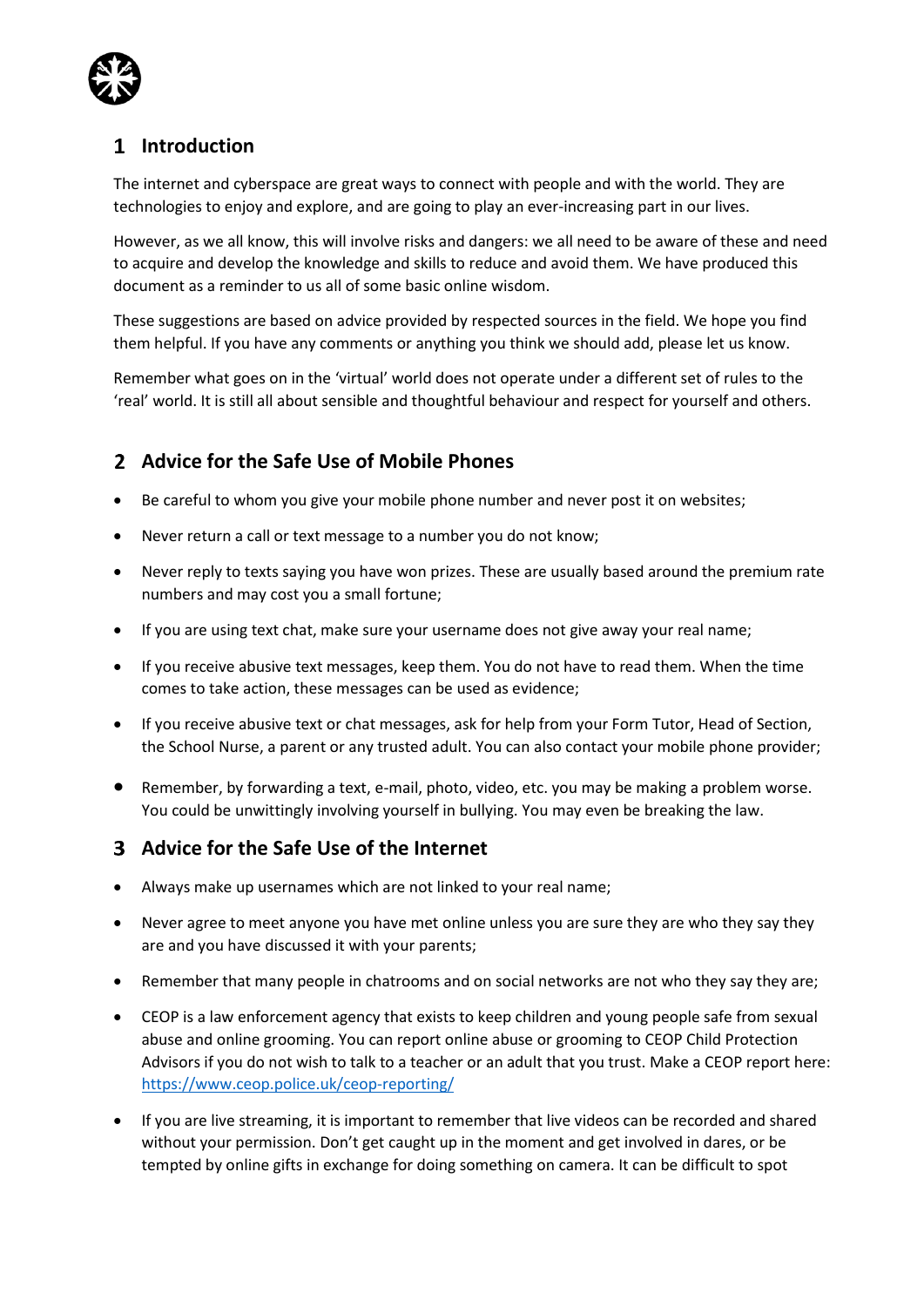

manipulative behaviour online but if someone asks you to remove your clothing or do anything sexual, stop and tell someone or report to CEOP.

- If you choose to live stream, think about who will be watching your videos, Check your privacy settings and make sure that only your real friends can watch your videos. Think about turning off your location settings so that people you don't know can't track where you are. If you see a live video that upsets you, or is online bullying, speak to an adult who can help you, report it at school or call Childline on 0800 1111.
- Think carefully about your digital footprint. Always avoid posting personal information on websites and on social media. Information, such as your real name, address, phone number, email address, school, postcode and photos of you in your school uniform can be used to trace you. The more you share, the more people can learn about you. Could they use your posts to bully you? Think about whether what you post online could hurt others. Do you have permission to share pictures of friends? If you have posted something online that you wish you hadn't, delete it as soon as you can, be honest about your mistake and speak to a trusted adult, either at school or at home who will be able to help you;
- If you are considering sharing a nude, it is important to stop and think carefully about the potential consequences of this. It is against the law. **Sharing a nude image of someone under 18 is a criminal offence under the Sexual Offences Act 2013.** The Zipit app has lots of different suggestions to help you say no. It can be devastating for people who have had nudes shared widely. Read this advice sheet called 'Selfies: the naked truth' from ThinkuKnow. It has some very helpful suggestions: [Thinkuknow -](https://www.thinkuknow.co.uk/14_plus/Need-advice/Selfies-and-sexting/) home
- Avoid webcam chats with people you do not know. Look out for fakers if something sounds too good to be true, it usually is;
- Do not respond to emails from people you do not know;
- Do not respond to any abusive emails. You may feel that you want to defend yourself; however, once you engage with the sender, the situation may escalate. If you receive any abusive emails, keep them. Create a new folder called "Abuse", and move the abusive mail into this folder. You do not have to read it. When the time comes to take action, this folder of abusive mail and flame mail can be used as evidence;
- If you are worried about a friend because they seem distant or withdrawn, or perhaps they are more secretive than usual then talk to a trusted adult, share your concern anonymously on Whisper or you can call Childline at any time of day or night.
- Your passwords are very important; never share them, even with friends. Remember that passwords are more secure if they contain a combination of numbers and letters;
- Learn how to block people on email or websites. If someone sends you inappropriate mail, block them. The Director of IT can advise you on how to do this;
- Do not be afraid to ask for help. Your Form Tutor, Head of Section, the School Nurse, the Deputy Heads, a parent or any trusted adult will always try to help you;
- Remember to contact the site administrators if you want something to be removed from a website. It is useful to keep a screen shot in case it happens again.